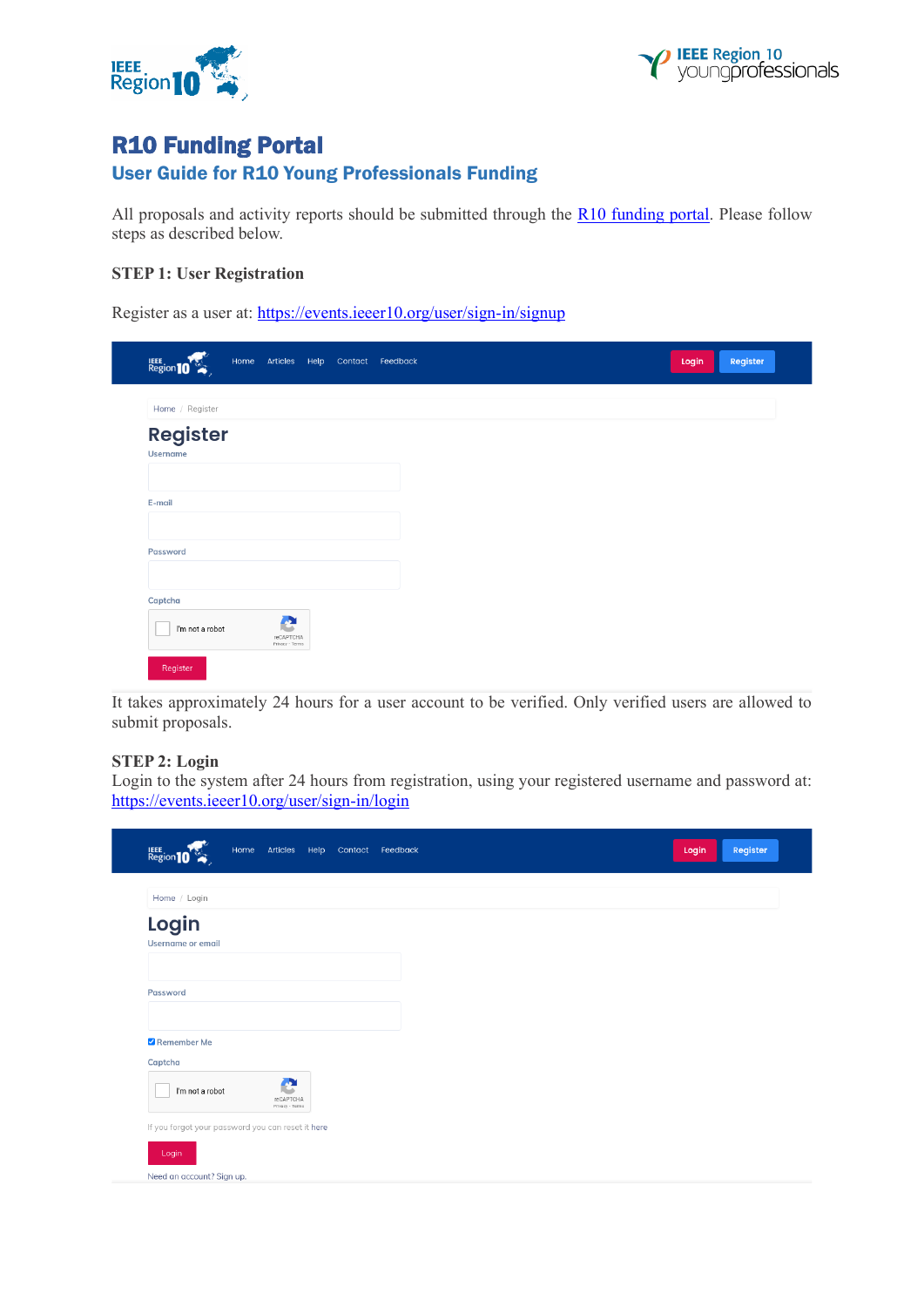# **STEP 3: Proposal Submission**

a) Access the proposal submission page:<https://events.ieeer10.org/event-type/view?id=56> Click "Submit Proposal".

| <b>Click Submit Proposal</b> | <b>Region</b> 10<br><b>Submit Proposal</b> | Home Submissions Articles Help Contact Feedback<br>Profile<br>Logout<br>Home / R10 Young Professionals New/Dormant Affinity Group Fund                                                                                                                       |  |  |  |  |  |  |
|------------------------------|--------------------------------------------|--------------------------------------------------------------------------------------------------------------------------------------------------------------------------------------------------------------------------------------------------------------|--|--|--|--|--|--|
|                              | Created By R10 Young Professionals         |                                                                                                                                                                                                                                                              |  |  |  |  |  |  |
|                              | Name                                       | R10 Young Professionals New/Dormant Affinity Group Fund                                                                                                                                                                                                      |  |  |  |  |  |  |
|                              | Description                                | This fund aims to provide financial support for inactive or newly formed YP AGs to organise activities in order to gain enough momentum to become a<br>fully sustainable YP Affinity Group. View the complete Terms and References at: (Link to be provided) |  |  |  |  |  |  |
|                              | Active                                     | Active                                                                                                                                                                                                                                                       |  |  |  |  |  |  |
|                              |                                            | Created At Feb 21, 2021, 10:23:00 AM                                                                                                                                                                                                                         |  |  |  |  |  |  |
|                              |                                            |                                                                                                                                                                                                                                                              |  |  |  |  |  |  |
|                              |                                            | <b>Navigations</b>                                                                                                                                                                                                                                           |  |  |  |  |  |  |
|                              |                                            | @ Home                                                                                                                                                                                                                                                       |  |  |  |  |  |  |

Fill in all required questionnaires.

(select Organization Unit Type as "Section YP Affinity Group"). Click "Next"

| Home<br><b>Articles</b><br>Feedback<br><b>IEEE</b><br>Region<br>Help<br><b>Submissions</b><br>Contact        | Profile<br>Logout |
|--------------------------------------------------------------------------------------------------------------|-------------------|
| Home / Events / New Professional Affinity Group Fund for Future Activities / Update                          |                   |
| Event: R10 Young Professionals New/Dormant Affinity Group Fund<br><b>Created By: R10 Young Professionals</b> |                   |
| Title *                                                                                                      |                   |
| A workshop conducted for young professionals on skill development                                            |                   |
| Description *                                                                                                |                   |
| ⊬™<br>A<br>ෞ<br>≺≻<br>۰<br>B<br>I<br>s<br><b>A</b><br>$\sqrt{2}$<br>$=$<br>A<br>$\equiv$<br>ᆴ<br>≂           |                   |
| A small Description on what the workshop is about                                                            |                   |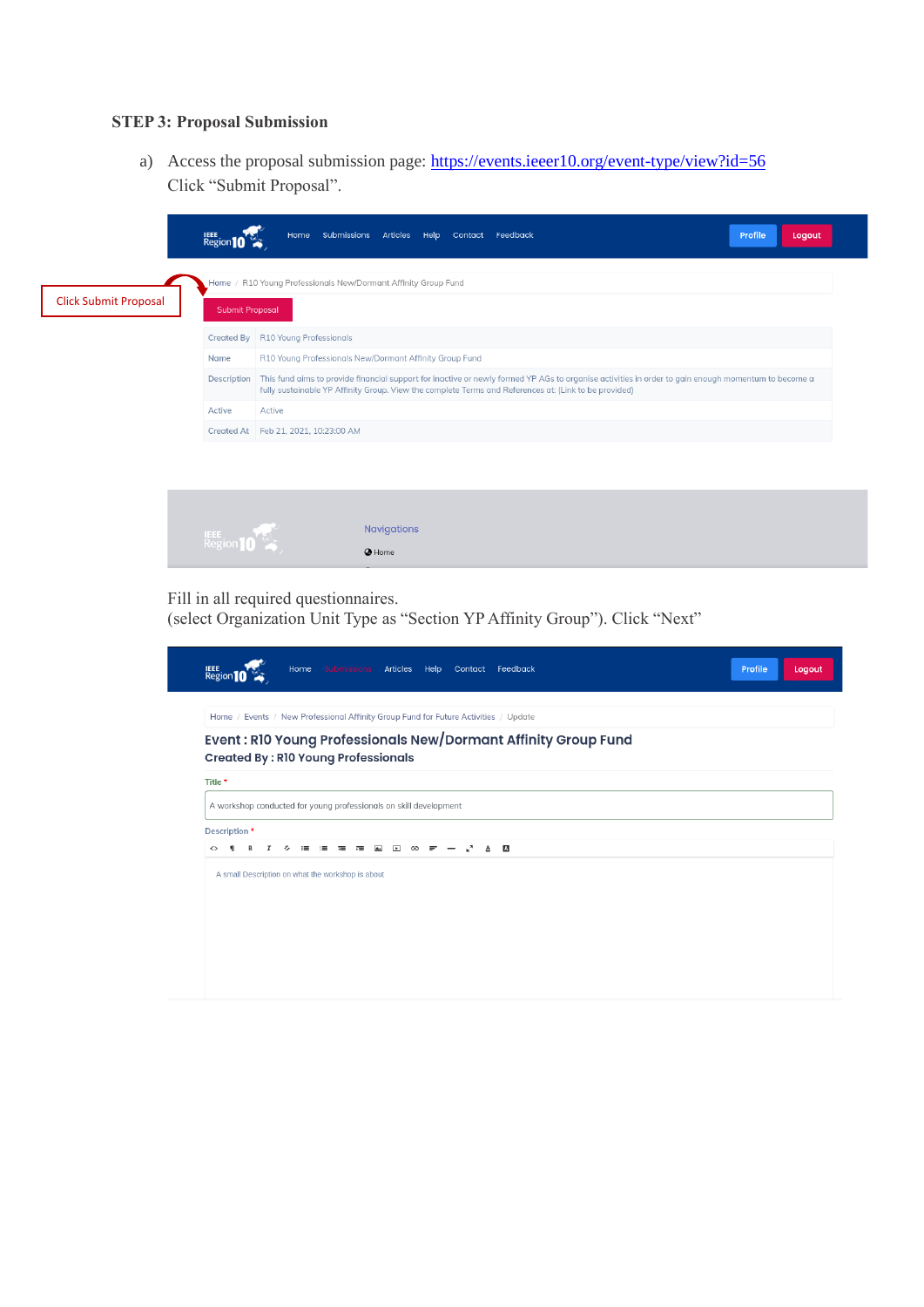|                                     | <b>Start Time</b>                                                                                             |
|-------------------------------------|---------------------------------------------------------------------------------------------------------------|
|                                     | $x = 2021 - 02 - 08$<br>"Start time", "End Time" and "Location<br>$\equiv$<br>Name" and Location City" is not |
|                                     | <b>End Time</b><br>compulsory to provide.<br>× 2021-03-02<br>$\boxplus$                                       |
|                                     | <b>Location Name</b>                                                                                          |
|                                     | Wallmart Hall                                                                                                 |
|                                     | <b>Location City</b><br>XYZ City                                                                              |
|                                     | <b>Organization Unit Type</b>                                                                                 |
| select Organization<br>Unit Type as | Section YP Affinity Group                                                                                     |
| "Section YP                         | <b>Organization Unit Name *</b>                                                                               |
| Affinity Group"                     | ABC YP AG                                                                                                     |
|                                     | Section *                                                                                                     |
|                                     | ABC Name                                                                                                      |
|                                     | Website                                                                                                       |
|                                     | ieeer10.org                                                                                                   |
|                                     | Contact Name*                                                                                                 |
|                                     | Jon Doe                                                                                                       |
|                                     | <b>Contact Position *</b>                                                                                     |
|                                     | Chair Person                                                                                                  |
|                                     | Contact Email *                                                                                               |
|                                     | jondoe@gmail.com                                                                                              |
| Click "Next"                        | Next                                                                                                          |

b) You will be automatically directed to a page which consists of four menu items namely; (1) Detail, (2) Attachment(s), (3) Note(s) and (4) Timeline.

| Home<br>Submissions<br><b>Region</b> 10                                         | Articles<br>Help<br>Feedback<br>Contact                    | Profile<br>Logout |
|---------------------------------------------------------------------------------|------------------------------------------------------------|-------------------|
| Home / Submissions / New Professional Affinity Group Fund for Future Activities |                                                            |                   |
| Attachment(s)<br>Detail<br>Note(s)<br>Timeline                                  |                                                            |                   |
| Update                                                                          |                                                            | Submit for review |
| ID                                                                              | 66                                                         |                   |
| <b>Created By</b>                                                               | davish                                                     |                   |
| <b>Updated By</b>                                                               | davish                                                     |                   |
| <b>Event Type</b>                                                               | R10 Young Professionals New/Dormant Affinity Group Fund    |                   |
| Title                                                                           | New Professional Affinity Group Fund for Future Activities |                   |
| Description                                                                     | A small Description on what the proposal is about          |                   |
| <b>Start Time</b>                                                               | Feb 8, 2021, 12:00:00 AM                                   |                   |
| <b>End Time</b>                                                                 | Mar 2, 2021, 12:00:00 AM                                   |                   |
| <b>Location Name</b>                                                            | Wallmart Hall                                              |                   |
| <b>Location City</b>                                                            | Palakkad                                                   |                   |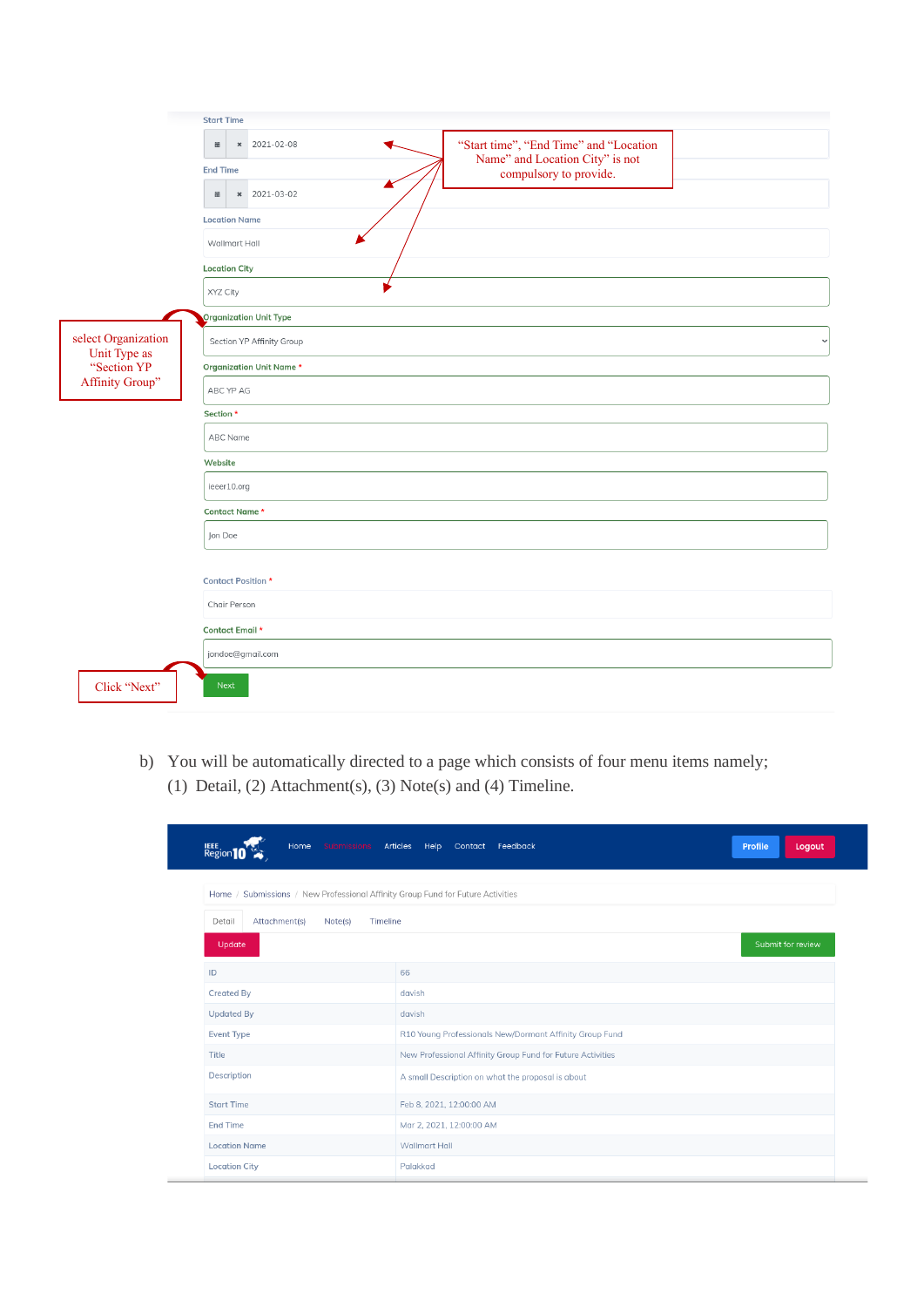The project information that are entered by the user and the "Event Status" will be displayed under the "Detail" menu.

| <b>IEEE</b><br>Region <sup>10</sup><br>Submissions<br>Home | <b>Profile</b><br>Articles<br>Help<br>Feedback<br>Logout<br>Contact |  |  |  |
|------------------------------------------------------------|---------------------------------------------------------------------|--|--|--|
| <b>Location Name</b>                                       | <b>Wallmart Hall</b>                                                |  |  |  |
| <b>Location City</b>                                       | Palakkad                                                            |  |  |  |
| <b>Organization Unit Type</b>                              | Section YP Affinity Group                                           |  |  |  |
| <b>Organization Unit Name</b>                              | Kerala YP AG                                                        |  |  |  |
| Section                                                    | Kerala Section                                                      |  |  |  |
| Website                                                    | ieeekerala.org                                                      |  |  |  |
| <b>Contact Name</b>                                        | Akarsh                                                              |  |  |  |
| <b>Contact Position</b>                                    | <b>Technical Coordination</b>                                       |  |  |  |
| <b>Contact Email</b>                                       | akarshashok12@gmail.com                                             |  |  |  |
| <b>Event Status</b>                                        | <b>Event Status</b><br>draft<br>Updated as "draft"                  |  |  |  |
| <b>Created At</b>                                          | Feb 28, 2021, 8:24:44 AM                                            |  |  |  |
| <b>Updated At</b>                                          | Feb 28, 2021, 10:54:06 AM                                           |  |  |  |

(at this stage the "Event Status" will be reflected as "draft")

| <b>Event Status</b>   | <b>Description</b>                                                                                                                                                                                                                                                                                                                                                                                                                                     |
|-----------------------|--------------------------------------------------------------------------------------------------------------------------------------------------------------------------------------------------------------------------------------------------------------------------------------------------------------------------------------------------------------------------------------------------------------------------------------------------------|
| Draft                 | The proposal is under development                                                                                                                                                                                                                                                                                                                                                                                                                      |
| Submitted             | The proposal is submitted for review                                                                                                                                                                                                                                                                                                                                                                                                                   |
| Proposal Under Review | The proposal is under review                                                                                                                                                                                                                                                                                                                                                                                                                           |
| Proposal Accepted     | The proposal is accepted                                                                                                                                                                                                                                                                                                                                                                                                                               |
| Rejected              | Rejection could occur during the proposal review stage or<br>reimbursement claim review stage.<br>A rejection during the proposal review stage occurs when<br>the submitted proposal is unsatisfactory and/or do not fall<br>within the fund criteria/terms and references.<br>A rejection of the reimbursement claim could occur when<br>receipts and activity/expense<br>the<br>reports<br>are<br>unsatisfactory and therefore declined for funding. |
| Claim Under Review    | The submitted activity/expense reports and receipts are<br>under review                                                                                                                                                                                                                                                                                                                                                                                |
| Claim Approved        | The submitted activity/expense reports and receipts are<br>accepted                                                                                                                                                                                                                                                                                                                                                                                    |
| Funds Transferred     | The funds are transferred                                                                                                                                                                                                                                                                                                                                                                                                                              |

Below are the list of "Event status" and its descriptions;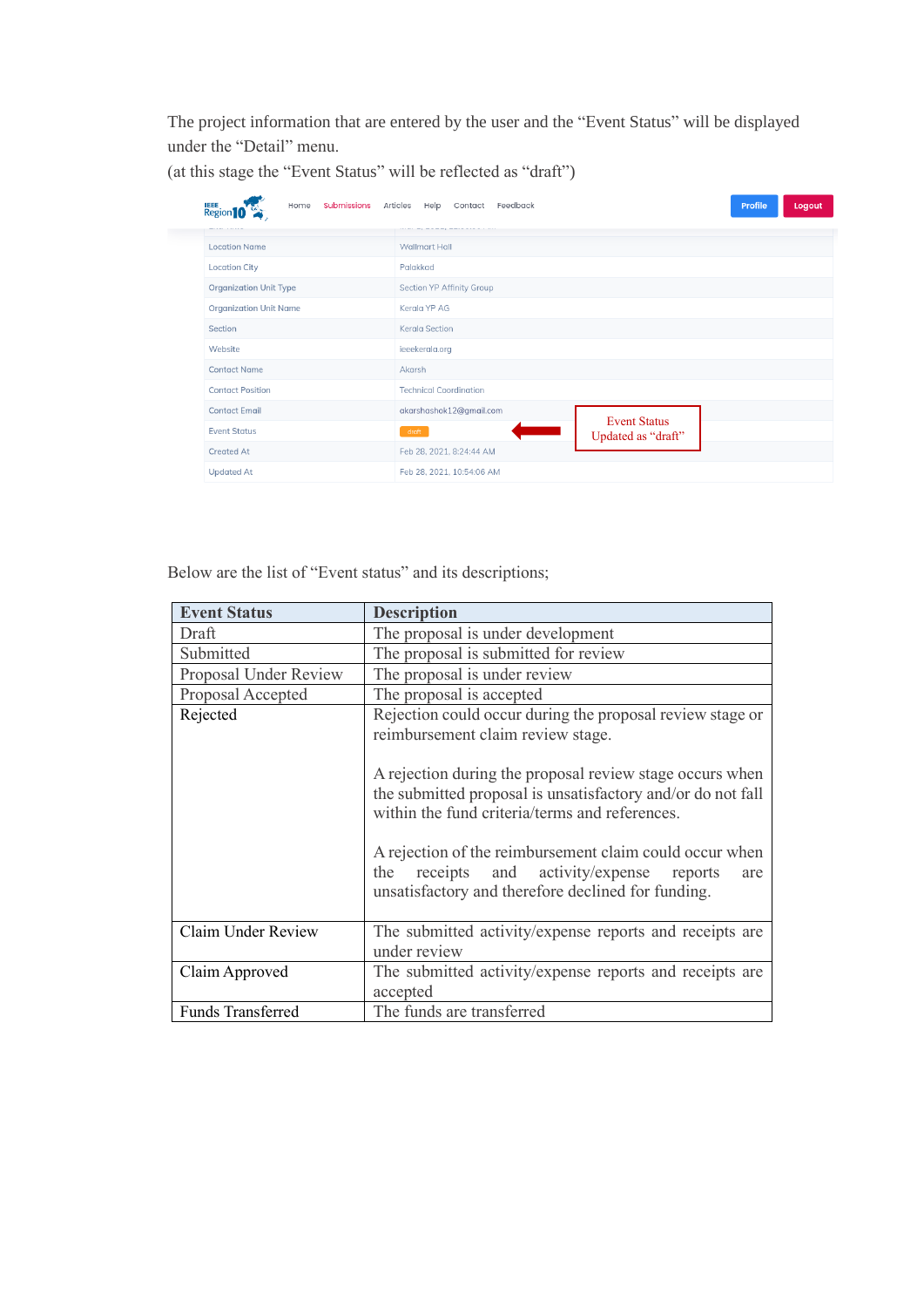c) Next, proceed with attaching the proposal. Under the "Attachment(s)" menu, select "Create Event Attachment".

|                                         | Home Submissions<br>Region 10                                                   | Articles Help       | Contact Feedback |                   | Profile           | Logout |  |
|-----------------------------------------|---------------------------------------------------------------------------------|---------------------|------------------|-------------------|-------------------|--------|--|
| Under the                               | Home / Submissions / New Professional Affinity Group Fund for Future Activities |                     |                  |                   |                   |        |  |
| "Attachment(s)"<br>menu, select "Create | Attachment(s)<br>Detail<br>Note(s)                                              | Timeline            |                  |                   |                   |        |  |
| Event Attachment".                      | <b>Create Event Attachment</b><br>Download all attachments                      |                     |                  |                   |                   |        |  |
|                                         | <b>Event Task Type</b><br>#                                                     | <b>Download URL</b> | Name             | Title<br>Response | <b>Created At</b> |        |  |
|                                         | No results found.                                                               |                     |                  |                   |                   |        |  |
|                                         | Region 10                                                                       | Navigations         |                  |                   |                   |        |  |
|                                         |                                                                                 | @ Home              |                  |                   |                   |        |  |
|                                         | <b>Q</b> IEEE Region 10                                                         | <b>O</b> More Sites |                  |                   |                   |        |  |
|                                         | No. 1, Fusionopolis Walk #04-07, South<br>Tower                                 | Accessibility       |                  |                   |                   |        |  |

Select Event task type as "Proposal". Upload the proposal file, provide a Title, and select "Create".

#### Make sure to check "active" checkbox, before selecting "create".

The proposal file will then be successfully uploaded to the system.

Note: The proposal format should follow the template provided. Please download the proposal template at thi[s link.](https://yp.ieeer10.org/new-dormant-affinity-group-fund-template)

|                                          | Home Submissions Articles Help Contact Feedback<br>Region 10<br>Profile<br>Logout   |  |
|------------------------------------------|-------------------------------------------------------------------------------------|--|
|                                          | Home / Events / New Professional Affinity Group Fund for Future Activities / Create |  |
|                                          | <b>Event Task Type</b><br>Proposal                                                  |  |
|                                          | Attachment                                                                          |  |
|                                          | PROPOSAL.DOCX                                                                       |  |
|                                          | Title                                                                               |  |
| Make sure to check<br>"active" checkbox, | Kerala YP AG Funding Proposal                                                       |  |
| before selecting<br>"create".            | Active<br>Create                                                                    |  |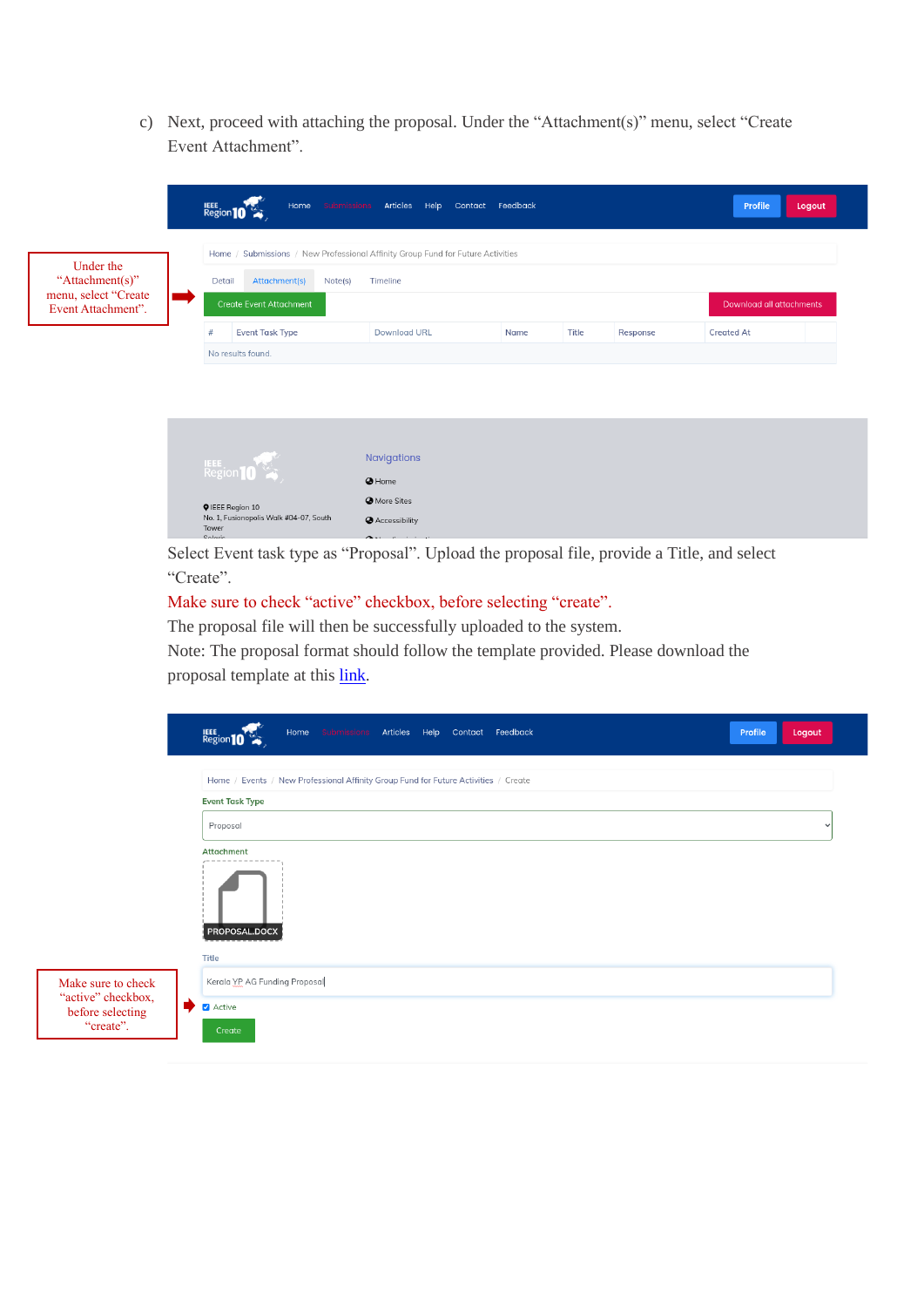d) Once the proposal is uploaded, revisit the "Detail" menu and click "Submit for Review".

| Home<br>Submissions<br>Regi                                                     | Contact Feedback<br><b>Articles</b><br>Help                | <b>Profile</b><br>Logout  |
|---------------------------------------------------------------------------------|------------------------------------------------------------|---------------------------|
| Home / Submissions / New Professional Affinity Group Fund for Future Activities |                                                            | Click "Submit for Review" |
| Attachment(s)<br>Detail<br>Note(s)<br>Timeline                                  |                                                            |                           |
| Update                                                                          |                                                            | Submit for review         |
| ID                                                                              | 66                                                         |                           |
| <b>Created By</b>                                                               | davish                                                     |                           |
| <b>Updated By</b>                                                               | davish                                                     |                           |
| <b>Event Type</b>                                                               | R10 Young Professionals New/Dormant Affinity Group Fund    |                           |
| Title                                                                           | New Professional Affinity Group Fund for Future Activities |                           |
| Description                                                                     | A small Description on what the proposal is about          |                           |
| <b>Start Time</b>                                                               | Feb 8, 2021, 12:00:00 AM                                   |                           |
| <b>End Time</b>                                                                 | Mar 2, 2021, 12:00:00 AM                                   |                           |
| <b>Location Name</b>                                                            | Wallmart Hall                                              |                           |
| <b>Location City</b>                                                            | Palakkad                                                   |                           |

e) Now the "Event status" will be reflected as "submitted". An automated notification email will also be sent to the contact email address that was provided by the user in action item (a).

| <b>Region 10</b><br>Submissions Articles<br>Home | Help Contact Feedback         |                                         | Profile | Logout |
|--------------------------------------------------|-------------------------------|-----------------------------------------|---------|--------|
| <b>Start Time</b>                                | Feb 8, 2021, 12:00:00 AM      |                                         |         |        |
| <b>End Time</b>                                  | Mar 2, 2021, 12:00:00 AM      |                                         |         |        |
| <b>Location Name</b>                             | <b>Wallmart Hall</b>          |                                         |         |        |
| <b>Location City</b>                             | Palakkad                      |                                         |         |        |
| <b>Organization Unit Type</b>                    | Section YP Affinity Group     |                                         |         |        |
| <b>Organization Unit Name</b>                    | Kerala YP AG                  |                                         |         |        |
| Section                                          | Kerala Section                |                                         |         |        |
| Website                                          | ieeekerala.org                |                                         |         |        |
| <b>Contact Name</b>                              | Akarsh                        |                                         |         |        |
| <b>Contact Position</b>                          | <b>Technical Coordination</b> |                                         |         |        |
| <b>Contact Email</b>                             | akarshashok12@gmail.com       |                                         |         |        |
| <b>Event Status</b>                              | submitted                     | Event Status updated as<br>"submitted". |         |        |
| <b>Created At</b>                                | Feb 28, 2021, 8:24:44 AM      |                                         |         |        |
| <b>Updated At</b>                                | Feb 28, 2021, 10:59:33 AM     |                                         |         |        |

\* Once the "Event Status" is changed to "submit", please do not update the proposal file.

\*\* The R10 YP committee will review the proposals and notify the project leads with the decision.

\*\*\* Please note: Event status updates such as "Submitted", "Proposal Accepted", "Rejected", "Claim Approved" and "Fund Transferred" will be notified to project leads via email. However, users should monitor for other event status updates via the funding portal.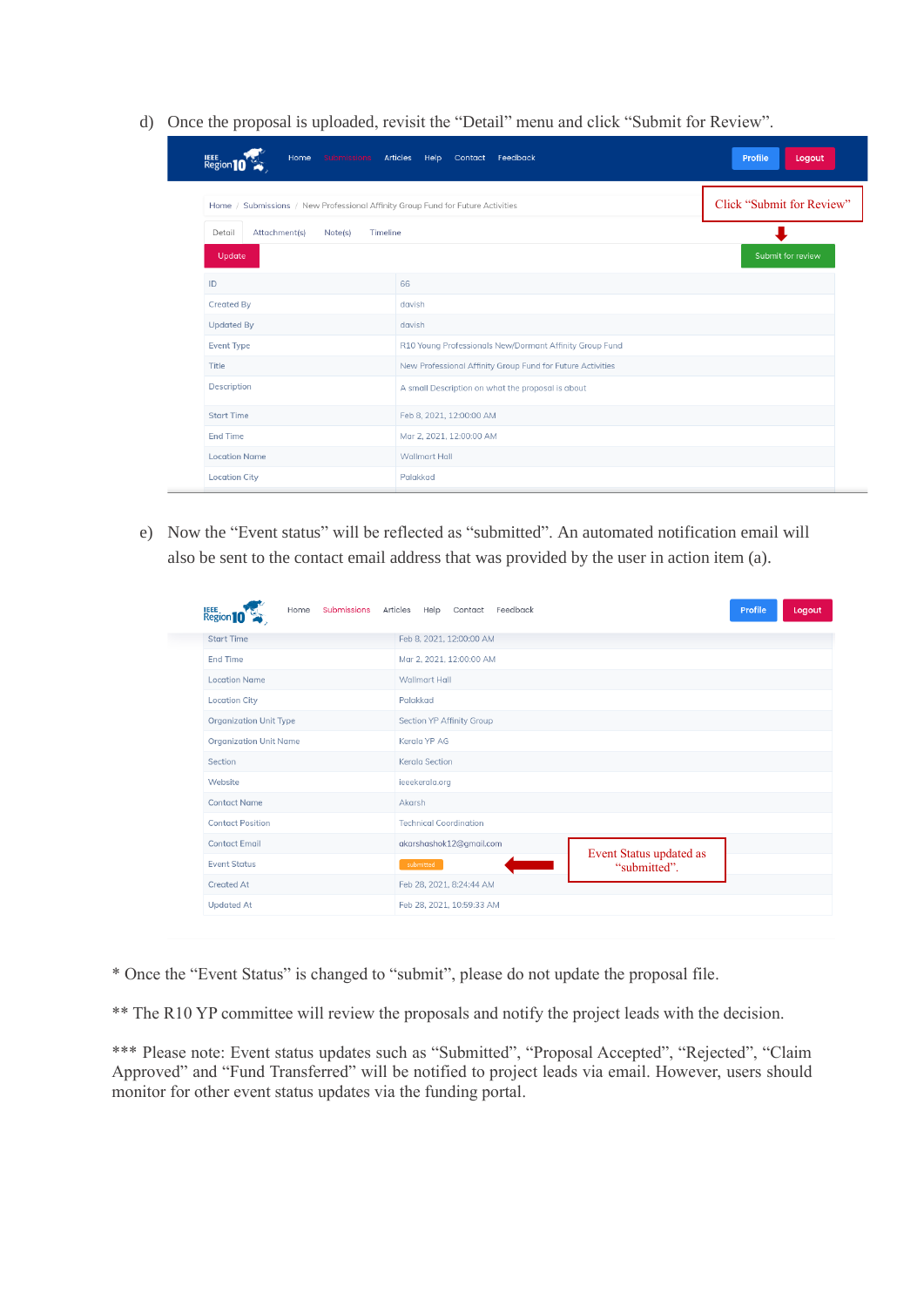| <b>Submissions</b><br><b>Region 10</b><br>Home | Feedback<br>Articles<br>Help<br>Contact |                         | Profile | Logout |  |  |  |
|------------------------------------------------|-----------------------------------------|-------------------------|---------|--------|--|--|--|
| <b>Start Time</b>                              | Feb 8, 2021, 12:00:00 AM                |                         |         |        |  |  |  |
| <b>End Time</b>                                | Mar 2, 2021, 12:00:00 AM                |                         |         |        |  |  |  |
| <b>Location Name</b>                           | Wallmart Hall                           |                         |         |        |  |  |  |
| <b>Location City</b>                           | Palakkad                                |                         |         |        |  |  |  |
| <b>Organization Unit Type</b>                  | Section YP Affinity Group               |                         |         |        |  |  |  |
| <b>Organization Unit Name</b>                  | Kerala YP AG                            |                         |         |        |  |  |  |
| Section                                        | <b>Kerala Section</b>                   |                         |         |        |  |  |  |
| Website                                        | ieeekerala.org                          |                         |         |        |  |  |  |
| <b>Contact Name</b>                            | Akarsh                                  |                         |         |        |  |  |  |
| <b>Contact Position</b>                        | <b>Technical Coordination</b>           |                         |         |        |  |  |  |
| <b>Contact Email</b>                           | akarshashok12@gmail.com                 | Event Status updated as |         |        |  |  |  |
| <b>Event Status</b>                            | Proposal Accepted                       | "Proposal Accepted".    |         |        |  |  |  |
| <b>Created At</b>                              | Feb 28, 2021, 8:24:44 AM                |                         |         |        |  |  |  |
| <b>Updated At</b>                              | Mar 1, 2021, 3:16:25 PM                 |                         |         |        |  |  |  |

#### **STEP 4 - Reimbursement Claims**

Reimbursement claims are only applicable for submissions that are accepted in which the "Event Status" is reflected "Proposal Accepted".

Once all proposed activities are completed, submit the Activity Report, Expense Report, and all Receipts in "Attachment(s)" menu. Follow similar process performed when uploading the proposal file (see Step  $3$  (c)).

When attaching the activity report, please select "Activity Report" as the event task type. Similarly, when attaching the expense report, please select "Expense Report" as the event task type. Likewise, when attaching the receipts please select "Receipts" as the event task type. Please compile all receipts to a single pdf file and upload it to the system.

|                                                              |                                | <b>Region</b> <sup>10</sup> | <b>Submissions</b><br>Articles<br>Help<br>Feedback<br>Home<br>Contact             |                         |                                           | Profile                         | Logout                            |  |
|--------------------------------------------------------------|--------------------------------|-----------------------------|-----------------------------------------------------------------------------------|-------------------------|-------------------------------------------|---------------------------------|-----------------------------------|--|
|                                                              |                                | Detail<br>Attachment(s)     | Timeline<br>Note(s)                                                               |                         |                                           |                                 |                                   |  |
|                                                              | <b>Create Event Attachment</b> |                             |                                                                                   |                         |                                           | <b>Download all attachments</b> |                                   |  |
|                                                              |                                | Showing 1-4 of 4 items.     |                                                                                   |                         |                                           |                                 |                                   |  |
|                                                              | #                              | <b>Event Task Type</b>      | <b>Download URL</b>                                                               | Name                    | Title                                     |                                 | Response Created At               |  |
| <b>Reports for</b><br>reimbursement<br>claim is<br>uploaded. | 1                              | Receipts                    | https://storage.events.ieeer10.org/source/1/r212HIC--Q7uoiTq88I4jXSjTNRc2hIX.docx | Receipt.docx            | XYZ YP<br>AG<br>Receipts                  | (not set)                       | Mar 3,<br>2021.<br>12:51:04<br>AM |  |
|                                                              | $\mathbf{2}$                   | <b>Expense Report</b>       | https://storage.events.ieeer10.org/source/1/8qj_ZNsQJd2cVkhqZ2YOhYfsN1Bdlagk.docx | Expoense<br>Report.docx | <b>XYZ YP</b><br>AG<br>Expense<br>Report  | (not set)                       | Mar 3.<br>2021.<br>12:50:29<br>AM |  |
|                                                              | 3                              | <b>Activity Report</b>      | https://storage.events.ieeer10.org/source/1/H2ZZo8LgGZVYFc0MqTIsRpri1_gkU5hZ.docx | Activity<br>Report.docx | <b>XYZ YP</b><br>AG<br>Activity<br>Report | (not set)                       | Mar 3.<br>2021.<br>12:50:02<br>AM |  |
|                                                              | 4                              | Proposal                    | https://storage.events.ieeer10.org/source/1/sy-_0A36mOyxp77HktxY36XrkYAG4_Vz.docx | Proposal.docx           | XYZ YP<br>AG                              | (not set)                       | Mar 3,<br>2021,                   |  |